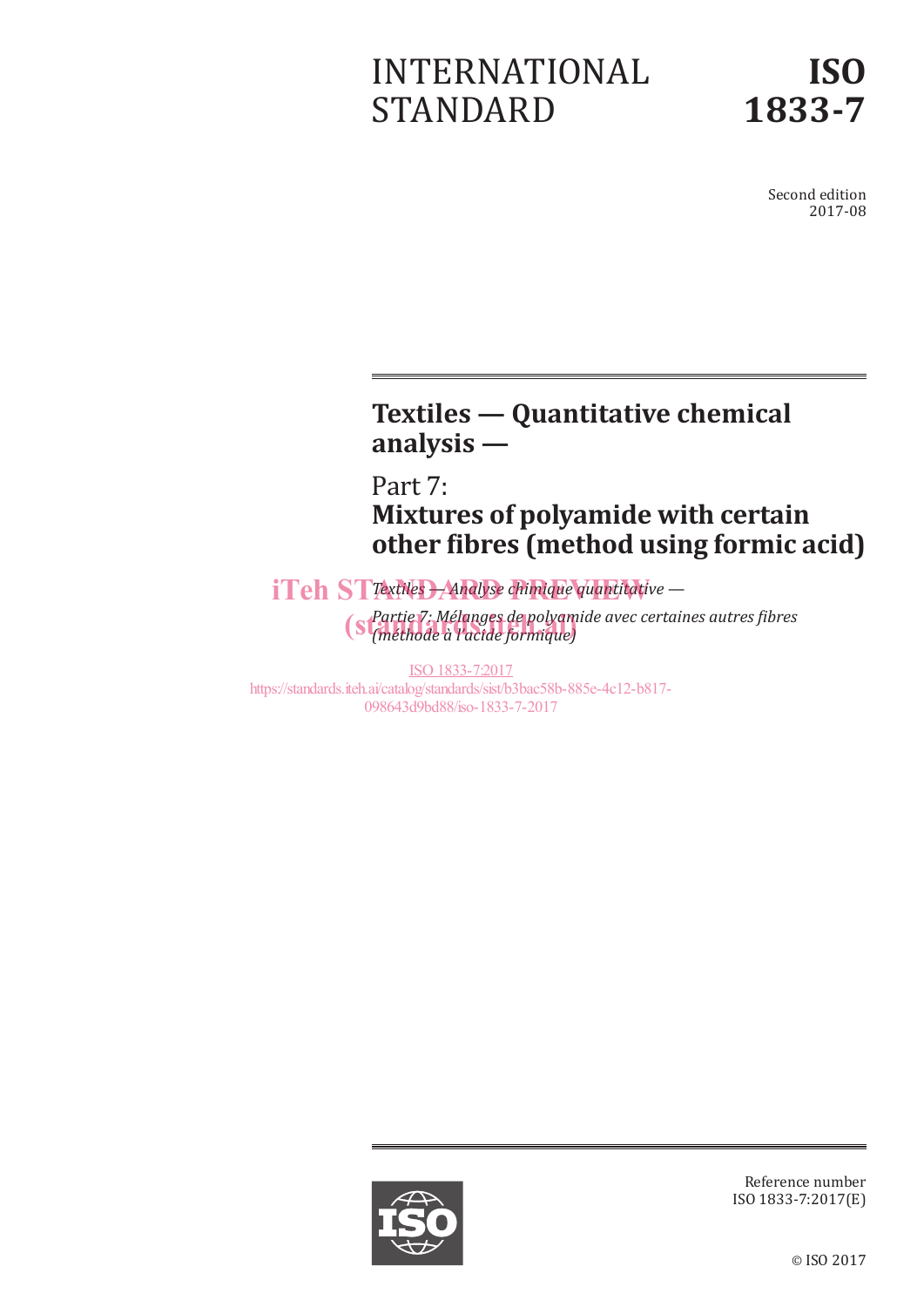## iTeh STANDARD PREVIEW (standards.iteh.ai)

ISO 1833-7:2017 https://standards.iteh.ai/catalog/standards/sist/b3bac58b-885e-4c12-b817- 098643d9bd88/iso-1833-7-2017



#### © ISO 2017, Published in Switzerland

All rights reserved. Unless otherwise specified, no part of this publication may be reproduced or utilized otherwise in any form or by any means, electronic or mechanical, including photocopying, or posting on the internet or an intranet, without prior written permission. Permission can be requested from either ISO at the address below or ISO's member body in the country of the requester.

ISO copyright office Ch. de Blandonnet 8 • CP 401 CH-1214 Vernier, Geneva, Switzerland Tel. +41 22 749 01 11 Fax +41 22 749 09 47 copyright@iso.org www.iso.org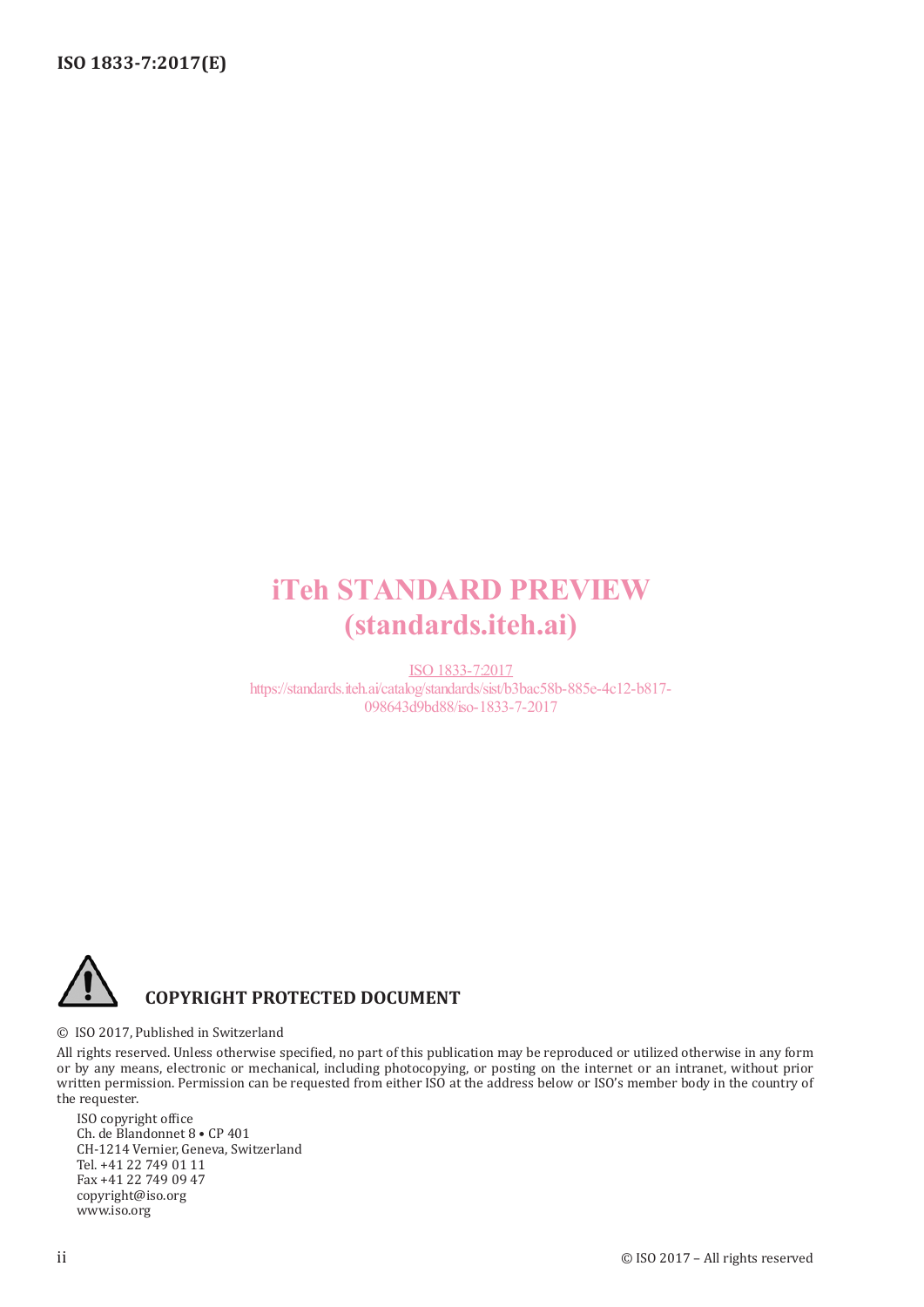Page

### **Contents**

| $\overline{2}$ |                                                                                                                                                                                                                                     |
|----------------|-------------------------------------------------------------------------------------------------------------------------------------------------------------------------------------------------------------------------------------|
| 3              |                                                                                                                                                                                                                                     |
|                |                                                                                                                                                                                                                                     |
| 5              |                                                                                                                                                                                                                                     |
| 6              |                                                                                                                                                                                                                                     |
| $\overline{7}$ |                                                                                                                                                                                                                                     |
| 8              | Calculation and expression of results <b>Expression</b> and expression of results and the set of the set of the set of the set of the set of the set of the set of the set of the set of the set of the set of the set of the set o |
| 9              |                                                                                                                                                                                                                                     |
|                |                                                                                                                                                                                                                                     |

## **iTeh STANDARD PREVIEW** (standards.iteh.ai)

ISO 1833-7:2017 https://standards.iteh.ai/catalog/standards/sist/b3bac58b-885e-4c12-b817-098643d9bd88/iso-1833-7-2017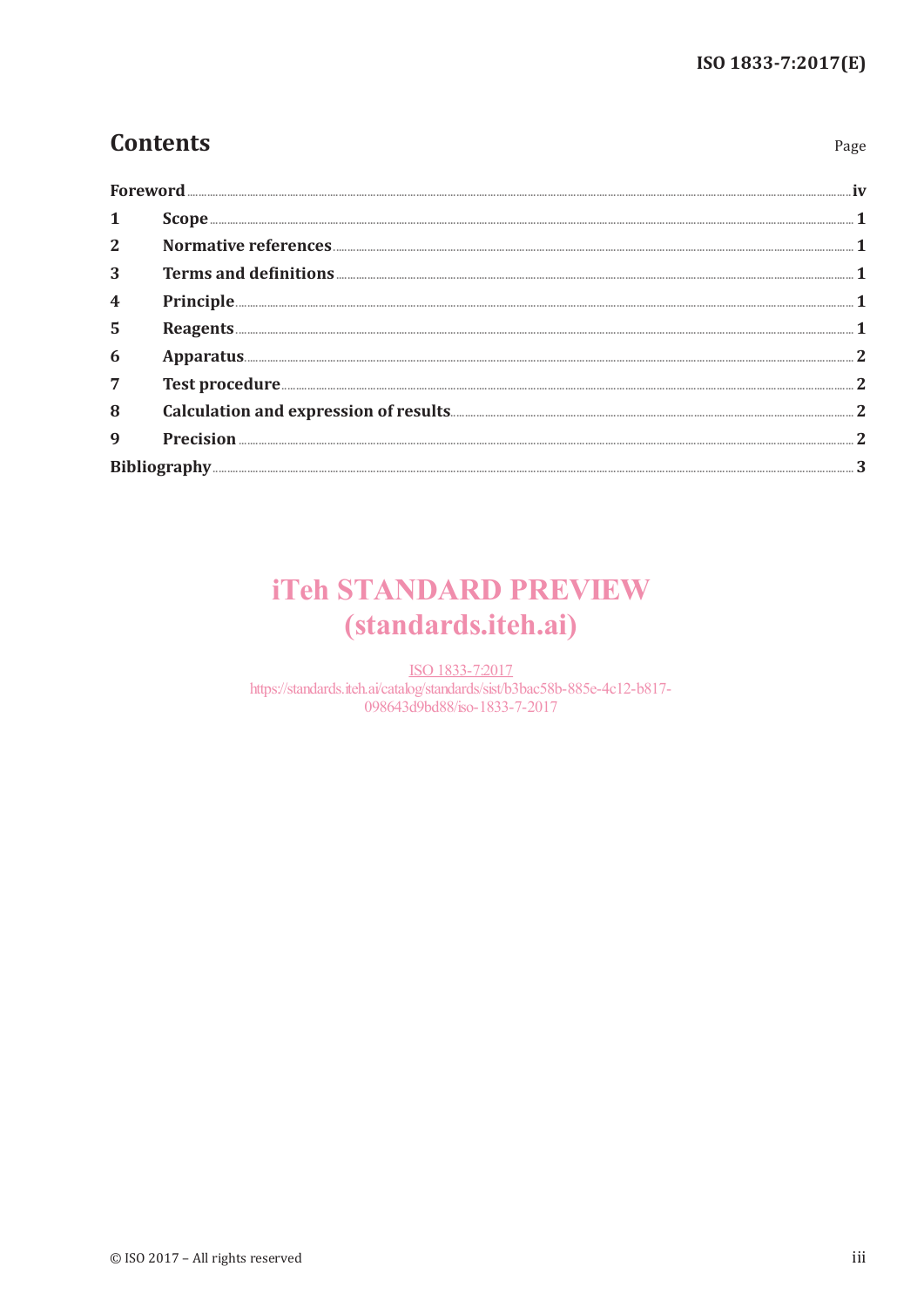### **Foreword**

ISO (the International Organization for Standardization) is a worldwide federation of national standards bodies (ISO member bodies). The work of preparing International Standards is normally carried out through ISO technical committees. Each member body interested in a subject for which a technical committee has been established has the right to be represented on that committee. International organizations, governmental and non-governmental, in liaison with ISO, also take part in the work. ISO collaborates closely with the International Electrotechnical Commission (IEC) on all matters of electrotechnical standardization.

The procedures used to develop this document and those intended for its further maintenance are described in the ISO/IEC Directives, Part 1. In particular the different approval criteria needed for the different types of ISO documents should be noted. This document was drafted in accordance with the editorial rules of the ISO/IEC Directives, Part 2 (see www.iso.org/directives).

Attention is drawn to the possibility that some of the elements of this document may be the subject of patent rights. ISO shall not be held responsible for identifying any or all such patent rights. Details of any patent rights identified during the development of the document will be in the Introduction and/or on the ISO list of patent declarations received (see www.iso.org/patents).

Any trade name used in this document is information given for the convenience of users and does not constitute an endorsement.

For an explanation on the voluntary nature of standards, the meaning of ISO specific terms and expressions related to conformity assessment, as well as information about ISO's adherence to the<br>World Trade Organization (WTO) principles in the Technical Barriers to Trade (TBT) see the following World Trade Organization (WTO) principles in the Technical Barriers to Trade (TBT) see the following URL: <u>www.iso.org/iso/foreword.html</u>. (standards.iteh.ai)

This document was prepared by Technical Committee ISO/TC 38, *Textiles*. ISO 1833-7:2017

This second edition cancels and stephaces the first edition (ISO 183337: 2006), which has been technically revised. 098643d9bd88/iso-1833-7-2017

The main changes compared to the previous edition are as follows:

- the title was changed from "Mixtures of polymide **and** certain other fibres…" to "Mixtures of polymide **with** certain other fibres…";
- in Clause 1, some remaining fibres were added;
- in Clause 8, a specific d-factor for melamine was added;
- in Clause 9, "percentage point" to avoid confusion was added.

A list of all parts in the ISO 1833 series can be found on the ISO website.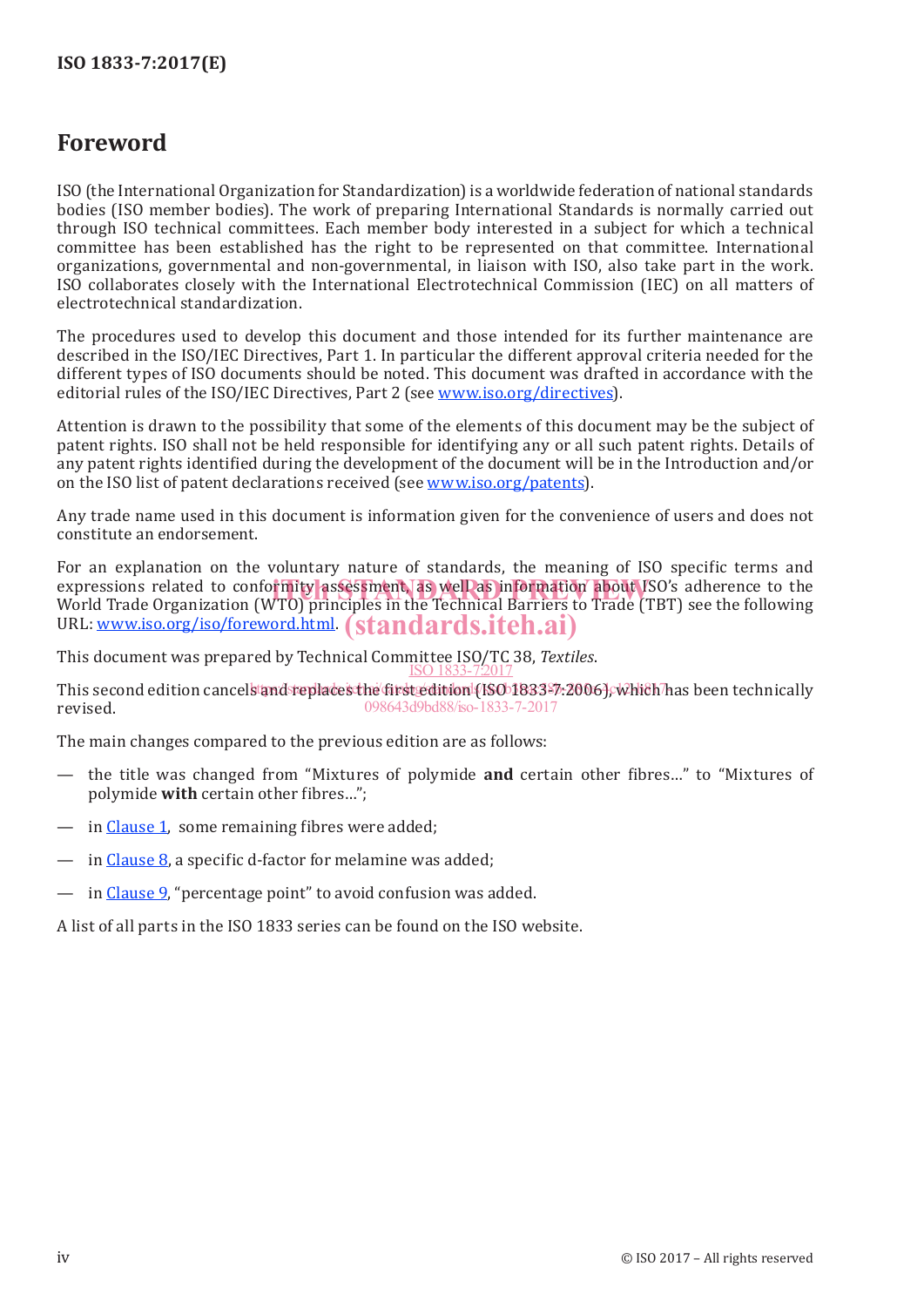### **Textiles — Quantitative chemical analysis —**

### Part 7: **Mixtures of polyamide with certain other fibres (method using formic acid)**

#### **1 Scope**

This document specifies a method, using formic acid, to determine the mass percentage of polyamide fibre, after removal of non-fibrous matter, in textiles made of mixtures of

— polyamide

with

- cotton, viscose, cupro, modal, lyocell, polyester, polypropylene, chlorofibre, acrylic, glass fibre, elastomultiester, elastolefin and melamine, or
- wool (if the wool content is less than or equal to 25 %), or animal hair fibres.

This document does not apply when the wool content exceeds 25 %; ISO 1833-4 applies.

#### (standards.iteh.ai)

#### **2 Normative references**

ISO 1833-7:2017

The following documents are referred to in the text in such  $85$  way that some or all of their content constitutes requirements of this document. For dated references, only the edition cited applies. For undated references, the latest edition of the referenced document (including any amendments) applies.

ISO 1833-1, *Textiles — Quantitative chemical analysis — Part 1: General principles of testing*

#### **3 Terms and definitions**

No terms and definitions are listed in this document.

ISO and IEC maintain terminological databases for use in standardization at the following addresses:

- ISO Online browsing platform: available at https://www.iso.org/obp
- IEC Electropedia: available at http://www.electropedia.org/

#### **4 Principle**

The polyamide is dissolved out from a known dry mass of the mixture, with aqueous formic acid. The residue is collected, washed, dried, and weighed; its mass, corrected if necessary, is expressed as a percentage of the dry mass of the mixture. The percentage of polyamide fibre is found by the difference.

#### **5 Reagents**

Use the reagents described in ISO 1833-1 together with those given in 5.1 and 5.2.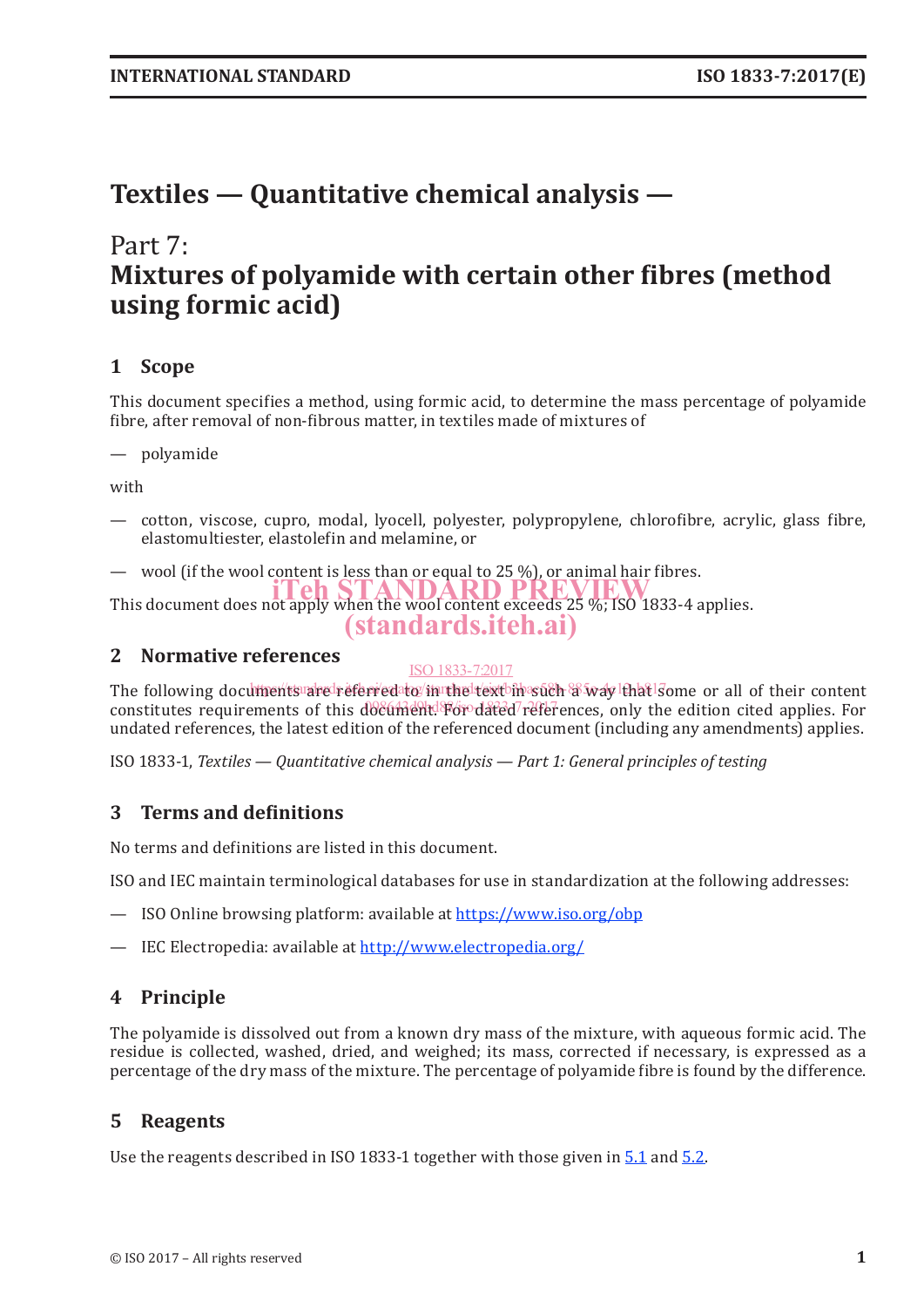**5.1 Formic acid**, 80 % (mass fraction) (*ρ =* 1,19 g/ml at 20 °C).

Dilute 880 ml of 90 % (mass fraction) formic acid (*ρ =* 1,20 g/ml at 20 °C) to 1 l with water. Alternatively, dilute 780 ml of 98 % to 100 % (mass fraction) formic acid (*ρ =* 1,22 g/ml at 20 °C) to 1 l with water.

The concentration is not critical within the range 77 % to 83 % (mass fraction) formic acid.

**5.2 Ammonia**, dilute solution.

Dilute 80 ml of concentrated ammonia solution (*ρ =* 0,88 g/ml at 20 °C) to 1 l with water.

#### **6 Apparatus**

Use the apparatus described in ISO 1833-1 together with that given in 6.1.

**6.1 Conical flask**, minimum capacity 200 ml, glass-stoppered.

#### **7 Test procedure**

Follow the general procedure given in ISO 1833-1, and then proceed as follows.

To the specimen contained in the conical flask, add 100 ml of formic acid per gram of specimen. Insert the stopper, shake the flask to wet out the specimen, and allow the flask to stand for 15 min at room temperature, shaking it at intervalsh STANDARD PREVIEW

Filter the contents of the flask through a weighed filter crucible and transfer any residual fibres to the<br>crucible by washing out the flask with a little more formic acid crucible by washing out the flask with a little more formic acid.

Drain the crucible using suction and wash the residue on the filter successively with formic acid, hot water, dilute ammonia solution, and finally coldswater draining the crucible using suction after each addition. Do not apply suction until each washing liquid has drained under gravity.

Finally, drain the crucible using suction, dry the crucible and residue, then cool and weigh them.

#### **8 Calculation and expression of results**

Calculate the results as described in the general instructions of ISO 1833-1.

The value of *d* is 1,00 except for melamine, for which *d* is 1,01.

#### **9 Precision**

On a homogeneous mixture of textile materials, the confidence limits of the results obtained by this method are not greater than ±1 percentage point for the confidence level of 95 %.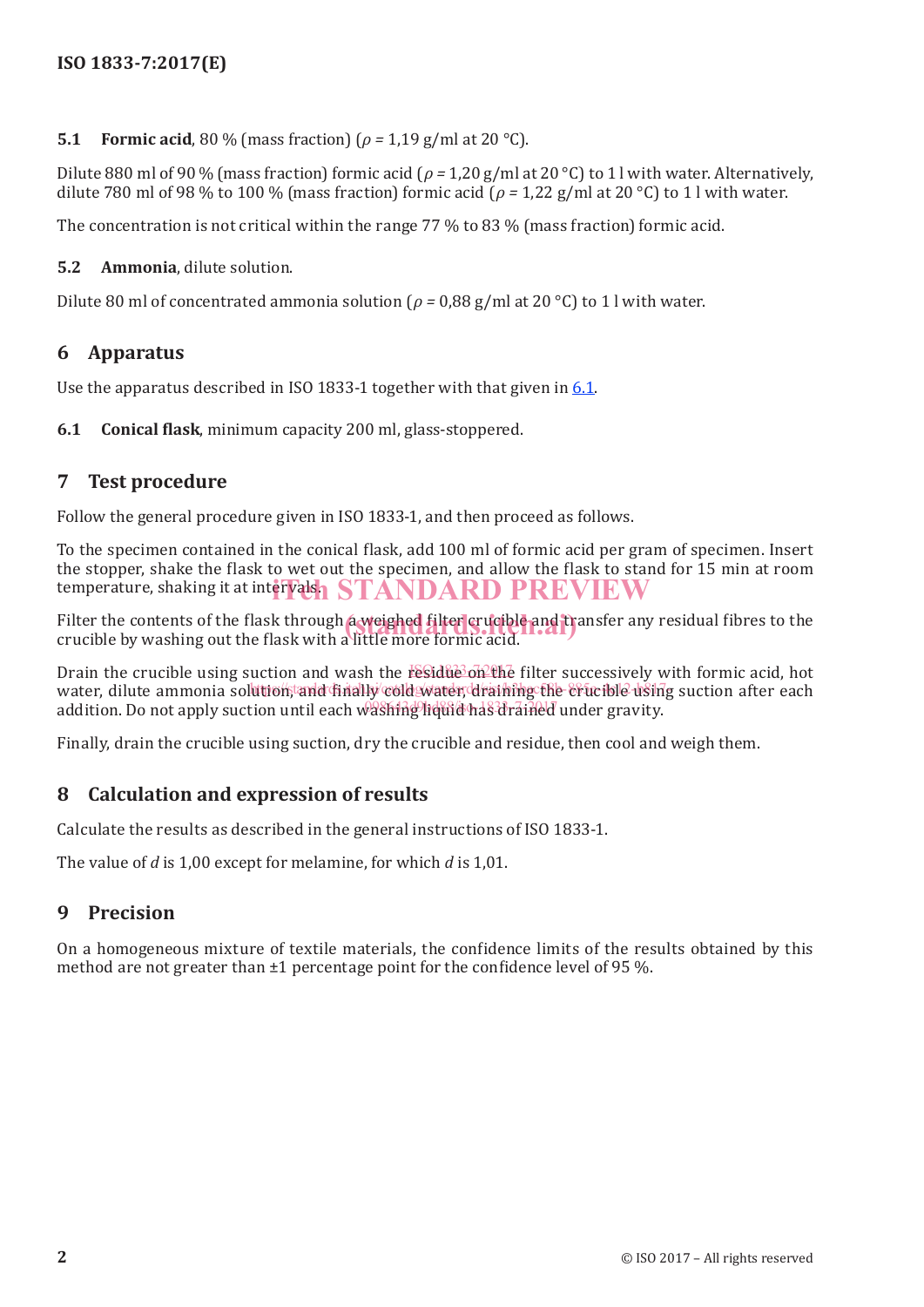### **Bibliography**

[1] ISO 1833-4, *Textiles — Quantitative chemical analysis — Part 4: Mixtures of certain protein fibres with certain other fibres (method using hypochlorite)*

## iTeh STANDARD PREVIEW (standards.iteh.ai)

ISO 1833-7:2017 https://standards.iteh.ai/catalog/standards/sist/b3bac58b-885e-4c12-b817- 098643d9bd88/iso-1833-7-2017